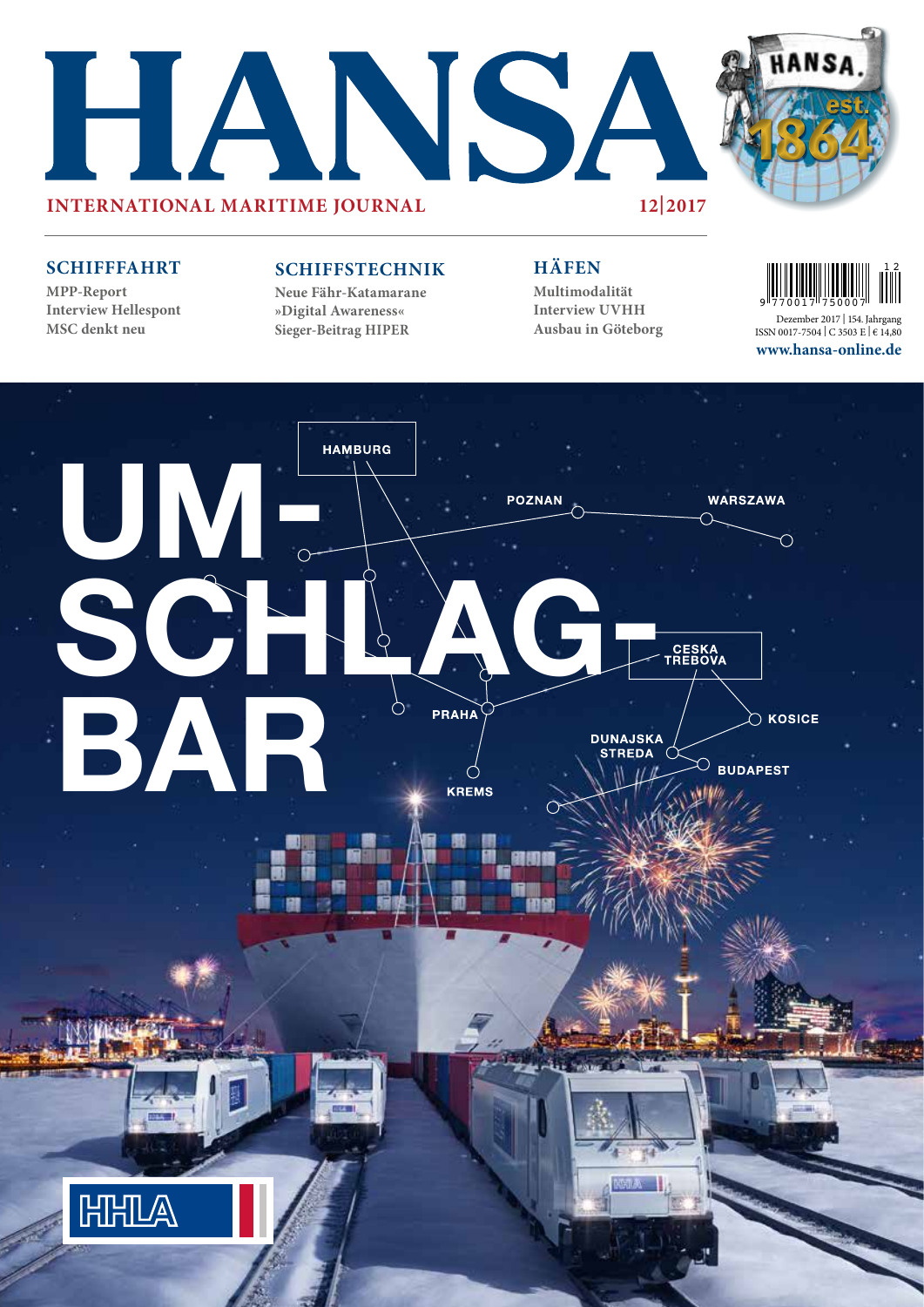# **Technology is ready for EU MRV**

The entry into force of the EU's emissions reporting and verification scheme is only weeks away. The market already offers a range of compliant sensors, data processing and evaluation technologies. A few of the most recent developments

Photo: Felix Selzer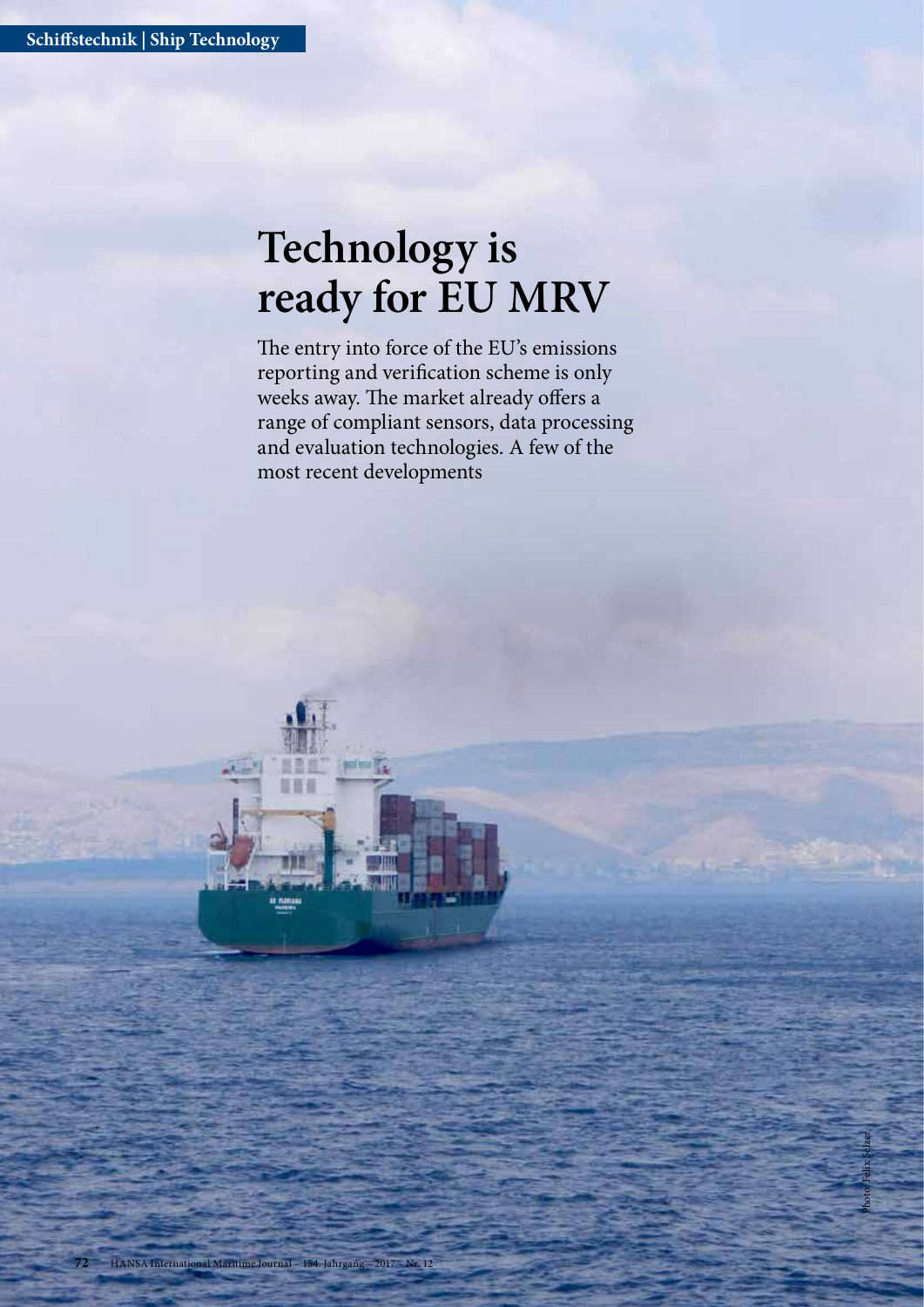# Measurement<br>Technology

The collection and reporting of voyage data will be-<br>come a mandatory requirement from 1 January<br>2010 – have found to the F000 and to 2018, when owners of vessels over 5000 gross tonnes that call at European Union ports for commercial purposes will have to monitor, report and verify their fuel consumption and  $CO<sub>2</sub>$  emissions on all voyages, as well as emissions while at berth. Additional required information includes distance travelled, time spent at sea, details of the cargo carried, transport work, and average energy efficiency expressed in fuel consumption or carbon emissions per distance or per transport work.

In addition, the IMO has outlined a roadmap through to 2023 which is focused on developing a comprehensive strategy for the reduction of GHG emissions from shipping. In April 2015, the IMO's Marine Environment Protection Committee (MEPC) agreed to mandatory requirements for ships to record and report data on their fuel consumption. At MEPC70 in October 2016, it was decided that these requirements would be adopted as modifications to MARPOL Annex VI.

The last months have seen a number of developments on the area of sensor technology and data processing to offer regulation-ready instruments in time.

### Propulsion-based monitoring

Remote marine data monitoring company, Azurtane, has developed a new exhaust gas sensor technology for sustainable shipping to address the needs of shipowners and shipping industry regulators world-wide. The development was supported by the UK government under the Innovate UK programme.

In 2013, Azurtane began trialling its recently developed exhaust gas sensing equipment with Southampton-based ferry company, Red Funnel. The project involved second-by-second measurement of the fuel used on each voyage of the Red Jet 4 Hi-Speed ferry service between Southampton and Cowes. The fuel measurements uncovered massive variations in fuel consumption which were discovered to be due to the way in which the vessel was »driven«. Red Funnel adopted Azurtane's technology and, as a result, reduced fuel consumption by up to 15% per day.

The latest addition to the Red Funnel fleet has been made ready to utilise the same Azurtane technology to allow both the master and the Red Funnel office to monitor fuel consumption in real time and make adjustments. The company uses its exhaust gas sensors installed on ships to transmit measurements back to Southampton. The data is converted into useable management information for ship operators and the ship's officers on board the transmitting ship. This information can pinpoint noncompliance with pollution regulations, identify the actions that need to be taken, compare voyage-by-voyage energy consumption and ascertain the adjustments required to improve efficiency.

»Until now ships have been sailing blind,« Azurtane's chief scientist, Henryk Herman, explains. »Big Data can either be seen as the latest management gimmick or be used to identify trends and patterns in inefficiencies in a sea of conflicting and confusing external factors.«



## WE ARE ON BOARD WITH EXPERTISE.

### Reliability from mast to bilge.

Because nothing can go wrong at sea, many components such as engines, hydraulics and lubrication systems as well as thermal management systems must work together reliably. To this end, we have combined our systems competence for



marine technology—for uncompromisingly clean performance. MAHLE's high-quality and extremely reliable engine components such as pistons, piston pins and rings, cylinder liners and valve train systems are the driving force for powerful diesel engines. Wherever there is a need for efficient and safe cooling, we are able to offer leading thermal management systems and heat exchangers.

We drive your success. Worldwide. With performance, precision, and passion. www.mahle.com